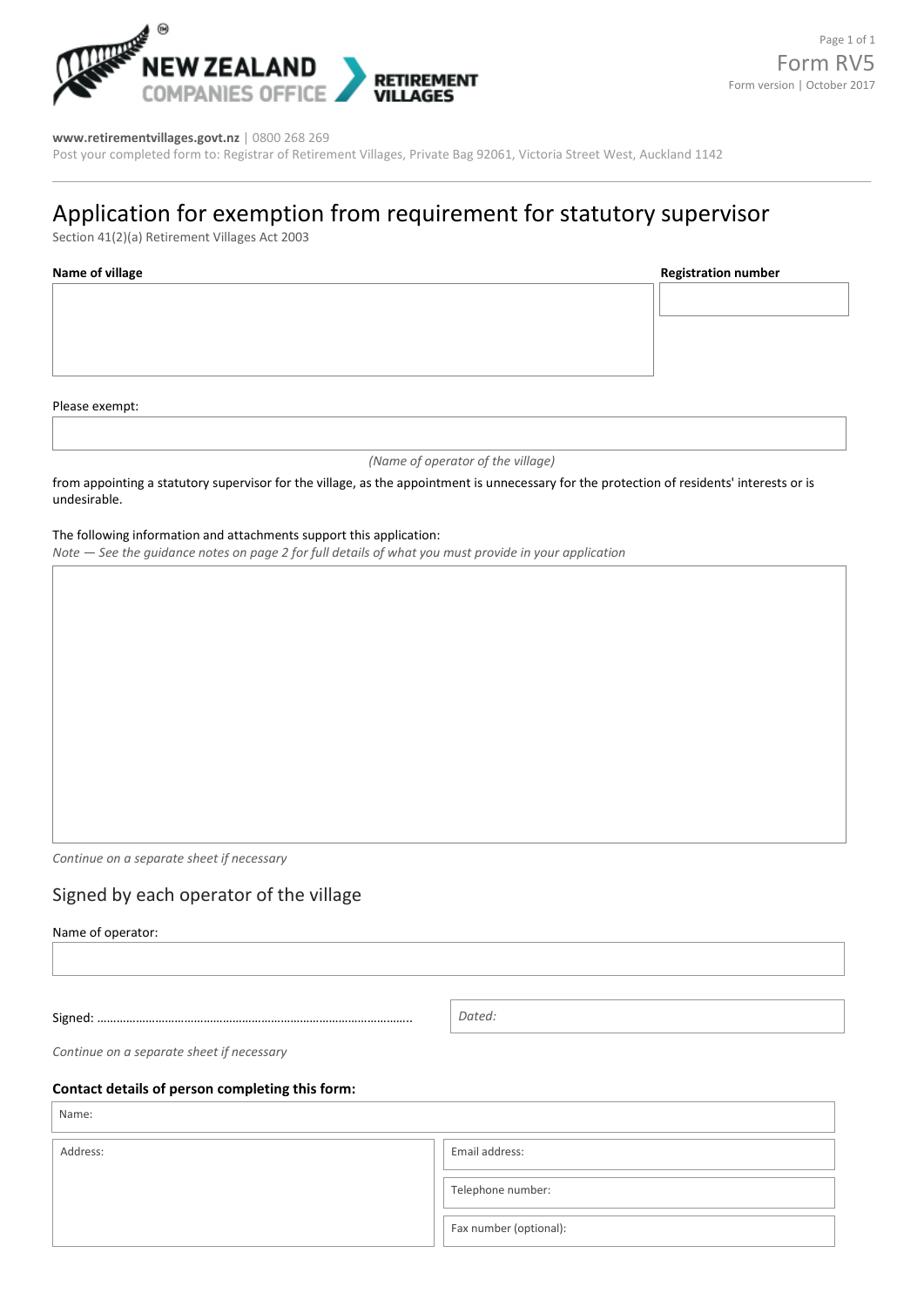# Application for exemption from requirement for statutory supervisor

Guidance notes Form RV5

[Retirement Villages Act 2003 —](http://www.legislation.govt.nz/act/public/2003/0112/latest/DLM220365.html) New Zealand Legislation

[Retirement Villages \(General\) Regulations 2006](http://www.legislation.govt.nz/regulation/public/2006/0298/latest/DLM409890.html) — New Zealand Legislation

| What you must provide with your application                                                                                                                                                                                                                                 | <b>Existing</b><br>village | <b>New</b><br>village |
|-----------------------------------------------------------------------------------------------------------------------------------------------------------------------------------------------------------------------------------------------------------------------------|----------------------------|-----------------------|
| A full legal description of the part of the property, building or premises comprising the village, together with<br>copies of any certificates of title, plans, deeds, licences or other documents evidencing that description.                                             | Yes                        | Yes                   |
| Details of the ownership structure of the village (or the intended ownership structure) including:                                                                                                                                                                          | Yes                        | Yes                   |
| the legal nature of the operator (e.g. individual, company, charitable trust)<br>$\rightarrow$                                                                                                                                                                              |                            |                       |
| any underlying freehold or other tenure interest (if any) in the village that is retained by the operator<br>$\rightarrow$                                                                                                                                                  |                            |                       |
| the nature and extent of any registered or unregistered encumbrances, mortgages or security<br>$\rightarrow$<br>interests affecting the interests retained by the operator, and the amounts and maximum amounts<br>of any monies secured and able to be secured under them. |                            |                       |
| This information should be set out in your disclosure statement - Regulation 14.                                                                                                                                                                                            |                            |                       |
| Details of the type of occupancy rights offered to residents of the village, or to be offered to intending<br>residents of a new village. For example,                                                                                                                      | Yes                        | Yes                   |
| freehold or leasehold titles,<br>$\,$                                                                                                                                                                                                                                       |                            |                       |
| cross-lease titles,<br>$\rightarrow$                                                                                                                                                                                                                                        |                            |                       |
| unit titles,<br>$\rightarrow$                                                                                                                                                                                                                                               |                            |                       |
| lease,<br>$\rightarrow$                                                                                                                                                                                                                                                     |                            |                       |
| licences to occupy,<br>$\rightarrow$                                                                                                                                                                                                                                        |                            |                       |
| residential tenancy agreements or<br>$\,$                                                                                                                                                                                                                                   |                            |                       |
| other form of occupation agreement.<br>$\rightarrow$                                                                                                                                                                                                                        |                            |                       |
| This information should be set out in your disclosure statement and the occupation right agreement -<br>Regulations 7 and 14.                                                                                                                                               |                            |                       |
| Details of any consideration paid (or to be paid) by residents for their occupation right, whether it be -                                                                                                                                                                  | Yes                        | Yes                   |
| a lump sum payment or deduction,<br>$\rightarrow$                                                                                                                                                                                                                           |                            |                       |
| a contribution or a payment in kind in any form,<br>$\rightarrow$                                                                                                                                                                                                           |                            |                       |
| a periodic payment or deduction, or<br>$\rightarrow$                                                                                                                                                                                                                        |                            |                       |
| a combination of payments and deductions.                                                                                                                                                                                                                                   |                            |                       |
| This information should be set out in your disclosure statement - Schedule 2 of the Act.                                                                                                                                                                                    |                            |                       |
| Full financial statements of the village and the operator, and if the village is part of a wider legal ownership<br>structure, of all related entities. Financial forecasts for new villages.                                                                               | Yes                        | Yes                   |
| Details of the nature, resources and business history of the operator and manager (if different) including -                                                                                                                                                                | Yes                        | Yes                   |
| details as to the skills, experience, resources and qualifications of the operator/manager,<br>$\rightarrow$                                                                                                                                                                |                            |                       |
| evidence of the character of the operator/manager, and<br>$\rightarrow$                                                                                                                                                                                                     |                            |                       |
| details of the professional indemnity insurance cover held by the operator.<br>$\rightarrow$                                                                                                                                                                                |                            |                       |
| Details of the extent to which the residents of the village have control of the management of the village.                                                                                                                                                                  | Yes                        |                       |
| Details of the operational record of the village including details such as -                                                                                                                                                                                                | Yes                        |                       |
| the complaints facility it has operated,<br>$\rightarrow$                                                                                                                                                                                                                   |                            |                       |
| the minutes of its residents' meetings over the past 2 years,<br>$\rightarrow$                                                                                                                                                                                              |                            |                       |
| details of the village's banking arrangements, and<br>$\rightarrow$                                                                                                                                                                                                         |                            |                       |
| details of the village's insurance cover, together with documentation to evidence that the insurance<br>><br>cover is current.                                                                                                                                              |                            |                       |